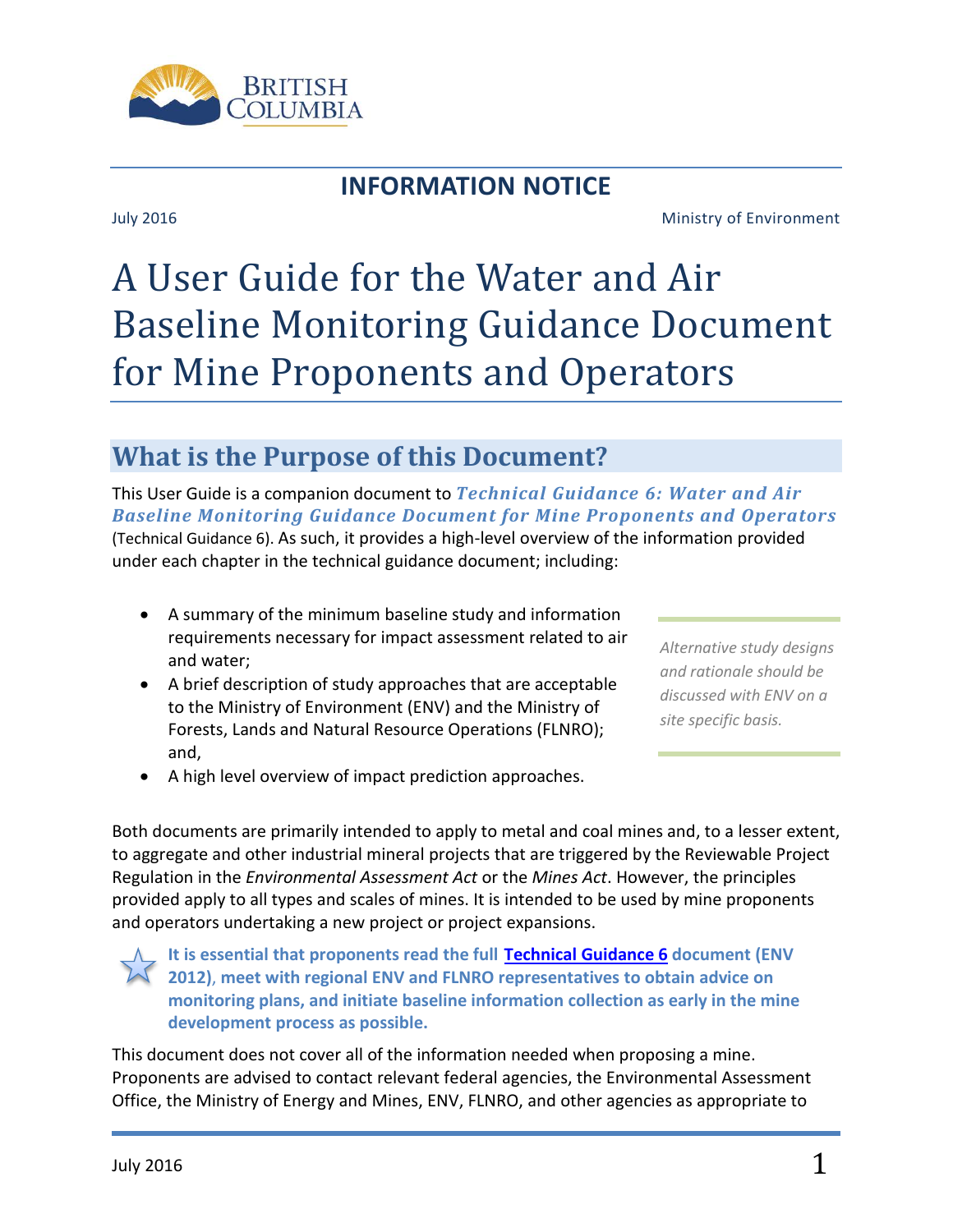

ensure their respective requirements are being addressed.

# **What is the Purpose of an Environmental Baseline Study?**

**Baseline environmental studies are designed to characterize the environmental resources at a site prior to any site development.** They provide a benchmark and reference against which to compare the environmental conditions influenced by the construction, operation and closure phases of a mine. The information is also used to assess the effectiveness of any proposed mitigation measures and to implement adaptive management, if needed.

# **Environmental Baseline Study Objectives[1](#page-1-0)**

The environmental baseline study must collect, assess, and interpret enough physical, chemical and biological information to: (i) support the characterization of the resources at risk; (ii) enable determination of possible impacts; (iii) help predict the significance of impacts and the effectiveness of any proposed mitigation; (iv) establish thresholds for indicators of ecosystem health; and (v) facilitate the design of monitoring programs.

# **Key Highlights**

# **Data Quality Assurance and Quality Control**

It is necessary to have a high level of confidence in the data being used to make resource management decisions. Consistent and rigorous data quality assurance and quality control (QA/QC) practices will enable the collection of meaningful and scientifically credible data.



Data and practices that do not meet accepted QA/QC guidelines may be rejected by ENV representatives.

# **Geology and Geochemistry[2](#page-1-1)**

**In this context, baseline conditions are the existing geological and geochemical conditions of the deposit and surrounding environment at the time when the proposed mine development will occur.**



<span id="page-1-0"></span><sup>&</sup>lt;sup>1</sup> Technical Guidance 6, Section 1.2.<br><sup>2</sup> Technical Guidance 6, Section 2.

<span id="page-1-1"></span>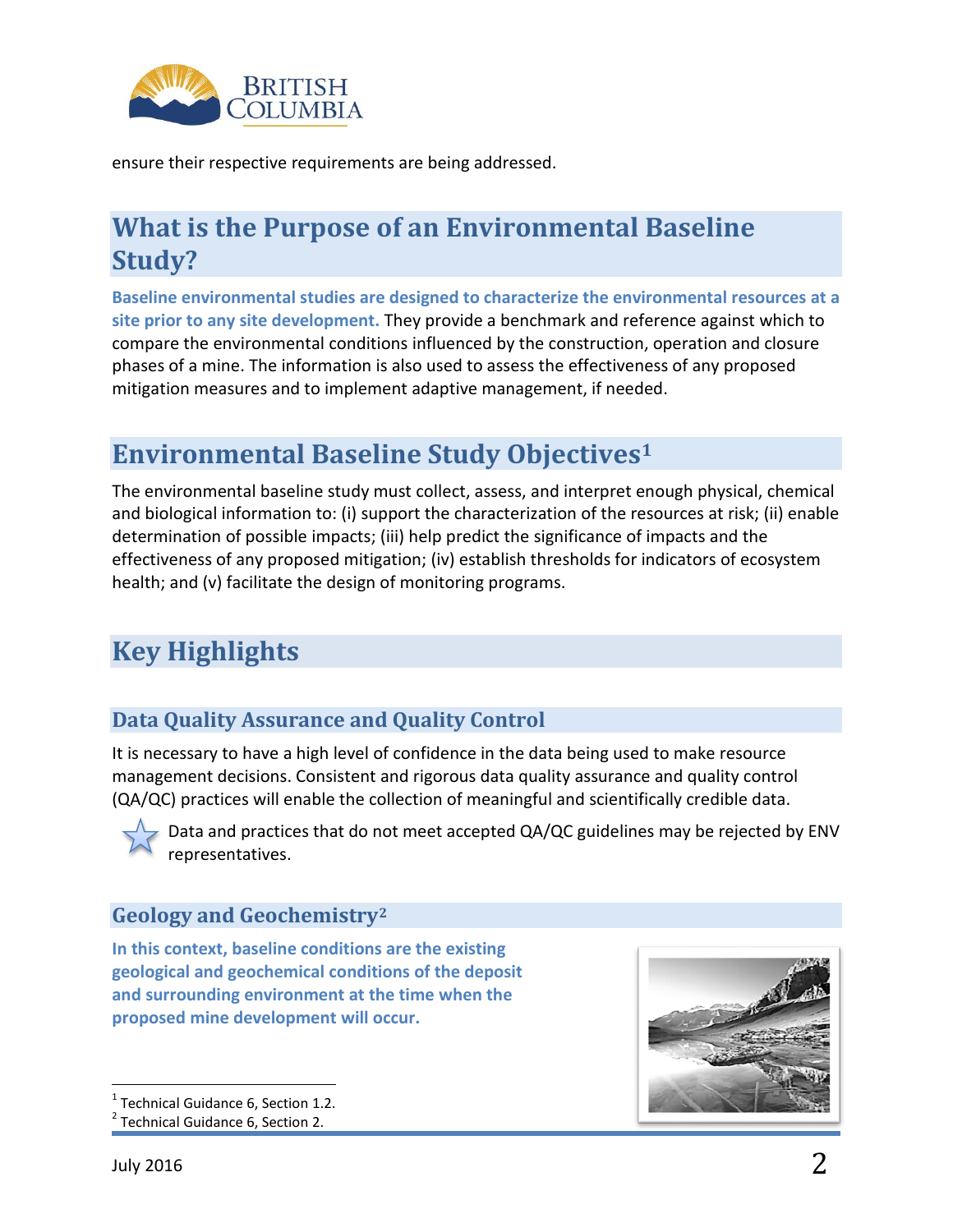

The geologic component of a mine development is the fundamental basis for the project's existence and for the identification of sources for contaminant discharges; therefore it will comprise a significant portion of the initial information collected. The deposit type, location, physical environment, mineralogy, geochemistry, structure, and other features, will determine the economics, development strategy, potential short- and long-term environmental issues, and ultimately the legacy of a given project.

#### *Purpose*

**The geological and geochemical baseline characterizes the physical environment and materials to be disturbed, identifies potential effects from disturbing these materials, and directs the development proposal in order to eliminate, reduce, or mitigate potential impacts on the receiving environment.**

#### *Key Points*

- Proponents are required to review existing geological and geochemical information, collect baseline information during initial exploration stages through to advanced exploration (and beyond), and provide detailed information about the potential for metal leaching and acid rock drainage (ML/ARD);
- ML/ARD is a critical component of project assessment due to the long-term nature of ML/ARD issues and the potential for severe environmental and economic costs. Prevention of ML/ARD through predictive work and mine planning is preferred and is a critical over-arching aspect of any mining development proposal; and
- It is very important for the geologic and geochemical baseline study to be linked with other baseline studies, as they are all intimately linked throughout project design, development, and closure.

# **Meteorology, Climate, and Air Quality[3](#page-2-0)**

#### *Purpose*

**The meteorology and climate baseline studies characterize the atmospheric environment in its current state and support the assessment of the potential impacts of weather and climate on the project and the potential impacts of the project on air quality, climate, and hydrology.**

**The air quality baseline study characterizes the current state of the substances in the atmosphere and supports the assessment of both the incremental and the cumulative influences of a project on air quality, climate, and hydrology.** 



<span id="page-2-0"></span> $3$  Technical Guidance 6, Section 3.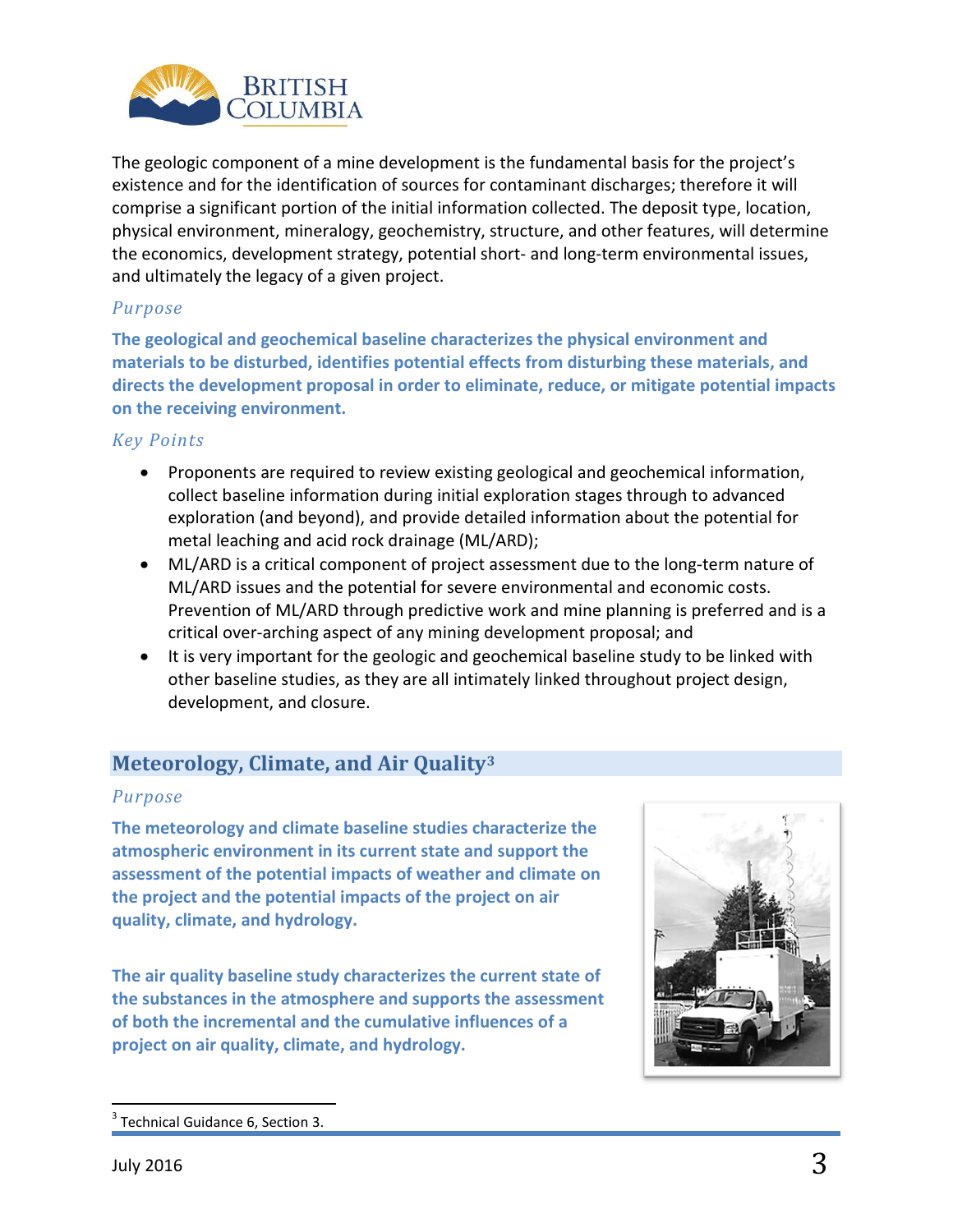

#### *Key Points*

- Proponents are required to review existing climatological and air quality information and install meteorological and air quality stations to collect representative data;
- A proponent is expected to demonstrate an understanding of weather and climate over a project's entire footprint;
- Air quality and atmospheric dispersion modelling is required for most Environmental Assessment (EA) reviews; and
- Typical data requirements include:
	- o Meteorology and climate monitoring data which includes wind speed and direction to predict the distribution of trace metals in soils from fugitive dust derived from tailings and waste rock piles;
	- o Air temperature, net radiation, wind, turbulence and sometimes precipitation data are typically required for atmospheric dispersion modelling;
	- o Snowmelt and precipitation data are necessary for run-off prediction and calibration of regional hydrologic analysis; and
	- o Solar radiation, precipitation, and evapotranspiration data are required to estimate design parameters for water management infrastructure.

#### **Sampling Frequency and Period of Record**

What to measure, the sampling frequency and the period of record will vary depending on the scope of the proposed project, the magnitude and type of emissions, the sensitivity of the air-shed and ecosystems, and whether or not atmospheric dispersion modelling is a requirement.

#### **Examples Meteorology**

Climate Conditions: will require a longer period of record with less temporal resolution

Dispersion Modelling: Typically requires 1-5 years of meteorological data.

#### **Air Quality**

Due to the uniqueness of each project, air quality baseline requirements are project specific and should be discussed with the appropriate ENV Air Quality Meteorologist.

Proponents should consult ENV staff to ensure that all instrumentation used meets the ministry's standards.

# **Surficial Hydrology[4](#page-3-0)**

#### *Purpose*

**The purpose of the hydrologic study for a proposed resource project is to characterize** 

<span id="page-3-0"></span> $4$  Technical Guidance 6, Section 4.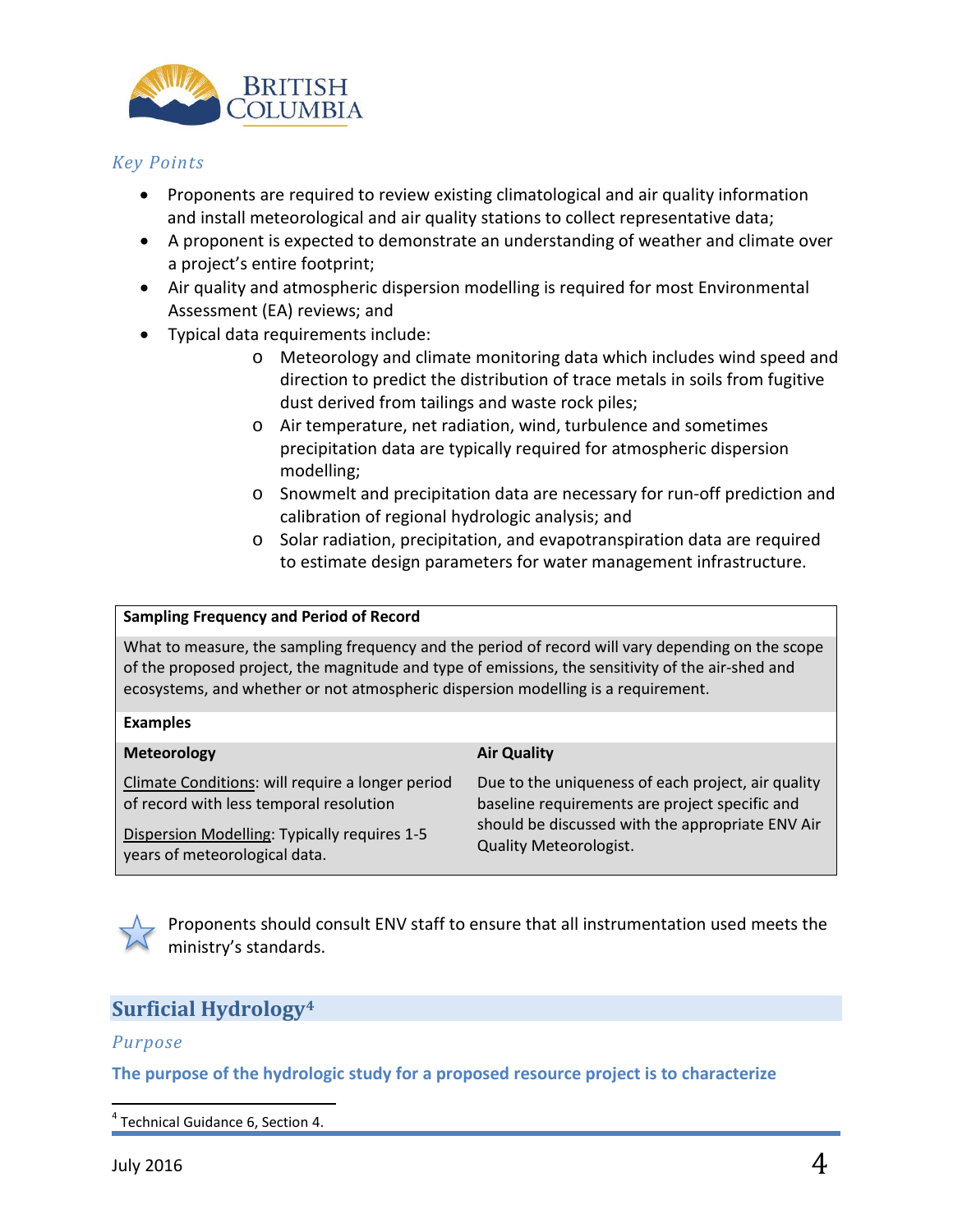

**existing surface water resources and to support the estimation of the impact that resource development may have on the water quantity flow in these systems.**

A thorough understanding of the water management needs associated with the mine proposal is required to correctly design mine water systems such as milling processes, tailings impoundments, treatment plants, sediment ponds, culverts, and diversion ditches and to clarify post-closure water management scenarios.





- Provide calibration data for the development of integrated mine site water balances and hydrologic regionalization's;
- Evaluate seasonal and inter-annual patterns in surface water discharge (including intermittent/ephemeral streamflow);
- Provide baseline information on the surface water resource for subsequent water quantity and water quality modelling and monitoring (dilution modelling, in-stream flow estimates, run-off modelling etc.); and
- Provide annual and event data for flow frequency analyses (i.e., low flows, peak flows, etc.).

#### *Key Points*

- Proponents are required to review existing surficial (and if available local) hydrology information prior to collecting field data. The objective is to provide an outline of the general characteristics for the watershed(s) of interest;
- ENV and FLNRO staff should be consulted to discuss data, guidelines, and standards, and to establish hydrometric monitoring sites;
- Many phases of the EA and subsequent permitting process depend on reliable hydrometric data. Multiple hydrometric stations will likely need to function for several years; therefore, correct siting and a durable installation is very important;
- Resource Information Standards Committee (RISC) standards should be followed when establishing hydrometric monitoring sites. Any deviations must be defensible and documented; and
- Hydrometric stations should collect and record as much continuous water level (stage) data as possible.

*The minimum period of record for surface water flow data is 2 years. However, a longer period of record may be required for some projects.*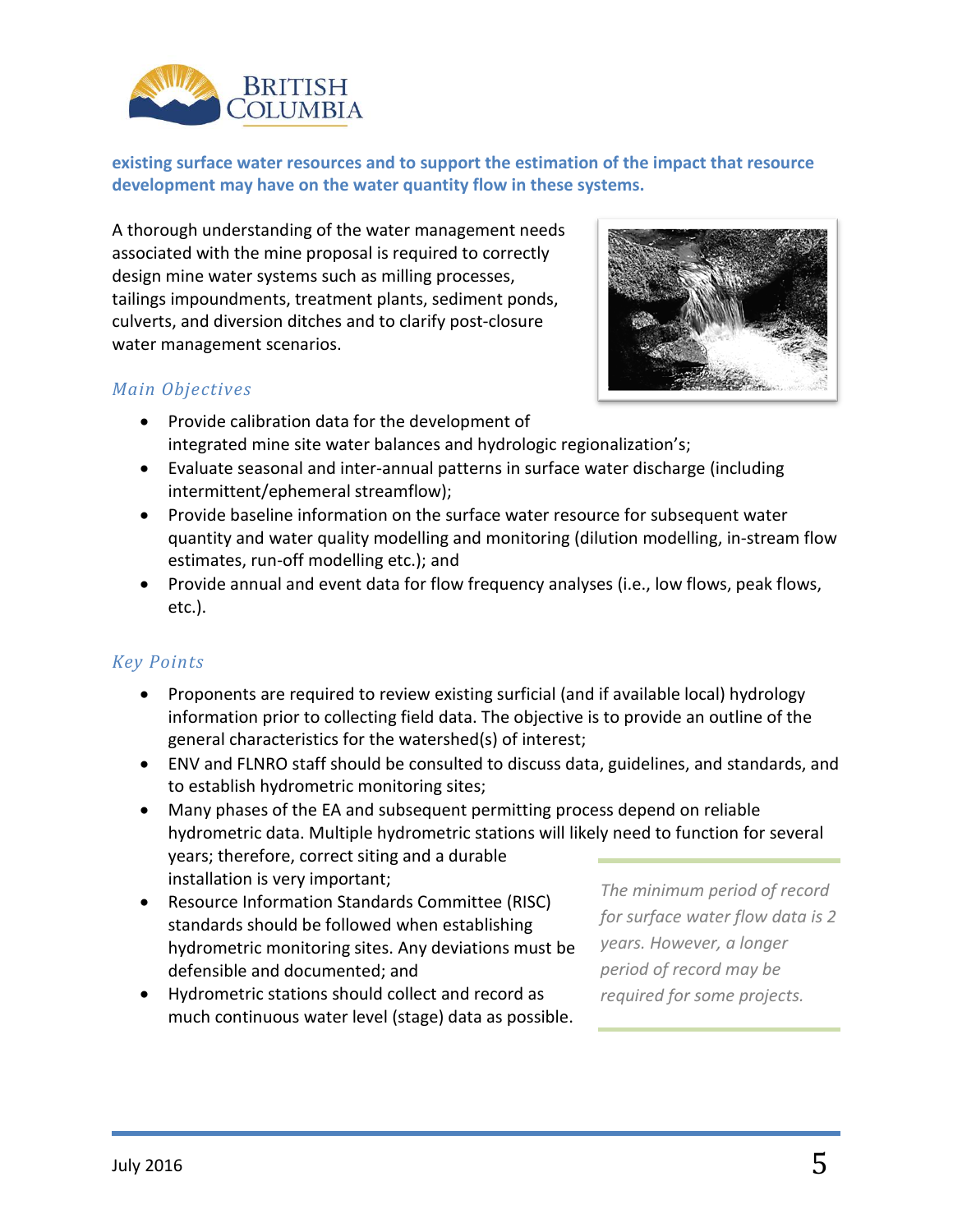

### **Hydrogeolog[y5](#page-5-0)**

#### *Purpose*

**The hydrogeology baseline study defines and supports the assessment of potential environmental effects on groundwater resources and the development of prevention, mitigation, and monitoring measures to ensure that the quantity and quality of the groundwater can support present and future uses.**

#### *Main Objectives*

- Provide baseline information on the extent, physical and chemical characteristics, uses, and potential of the groundwater resource in and around the proposed development for subsequent water quantity and water quality impact prediction and monitoring;
- Outline measures to ensure that the groundwater resource is maintained for present and future uses;
- Characterize the pre-development groundwater flow regime for calibration of a numerical flow model to be used to predict impacts to water quantity and quality (if modelling is required);
- Evaluate seasonal changes in groundwater flow patterns, groundwater levels, and groundwater quality, where applicable; and



• Layout/map groundwater flow paths and flow speed to support assessment of possible changes resulting from proposed developments.

#### *Key Points*

- Proponents are required to review existing information on groundwater in the study area prior to collecting field data (if available);
- A network of monitoring locations must be established to collect data on groundwater levels, flow direction and speed, and quality. The monitoring program must consider the life cycle of the project with monitoring sites established for baseline, operational, and closure requirements. It may be necessary to conduct numerical modelling; in this instance, contact ENV representatives to discuss the work before the actual modelling proceeds; *The groundwater quantity and quality have a minimum of 1*
- The *[Groundwater Protection Regulation](http://www2.gov.bc.ca/gov/content/environment/air-land-water/water/laws-rules/groundwater-protection-regulation)* under the *[Water](http://engage.gov.bc.ca/watersustainabilityact/)  [Sustainability Act](http://engage.gov.bc.ca/watersustainabilityact/)* of British Columbia must be followed during

*baseline studies should year of quarterly data.* 

<span id="page-5-0"></span><sup>&</sup>lt;sup>5</sup> Technical Guidance 6, Section 5.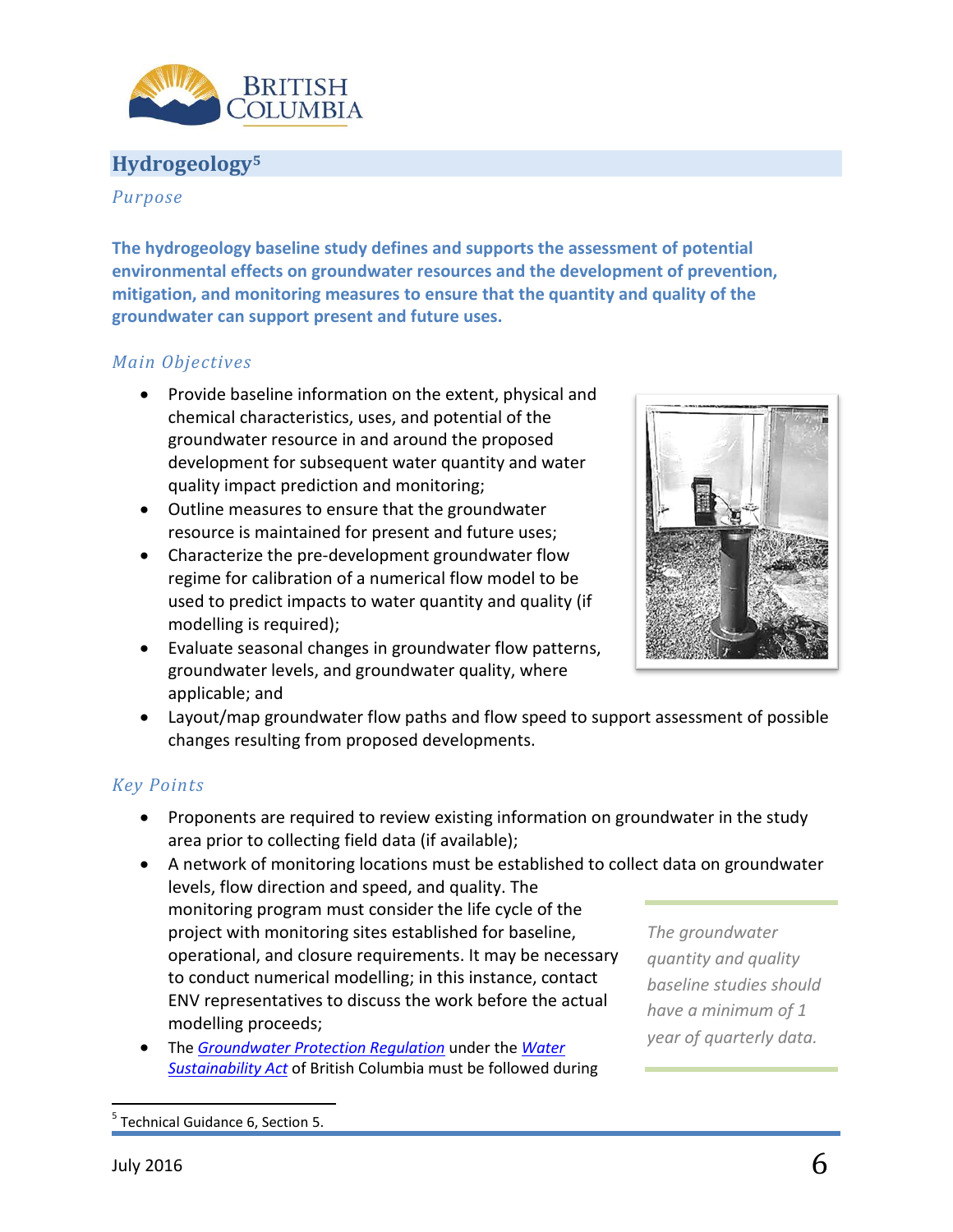

the construction, maintenance, deactivation and decommissioning of monitoring wells and geotechnical wells;

- Field data collection should allow the proponent to adequately characterize the groundwater flow system and identify aquifers and boundary conditions, hydraulic properties, water budget and groundwater-surface interactions with adequate certainty; and
- Aspects of the physical hydrogeology of the study area must be discussed in the EA application (e.g., geographic and geologic setting, characterization of aquifers and aquitards etc.).

### **Water Quality: Physical and Chemical Parameters[6](#page-6-0)**

#### *Purpose*

**The water quality baseline study assesses ambient surface and groundwater conditions before project development to identify whether baseline conditions naturally exceed provincial water quality guidelines and whether site-specific benchmarks need to be established.**

*Water quality describes the physical, chemical, biological, and aesthetic characteristics of water, which strongly influence its suitability for aquatic life, wildlife, livestock, irrigation, human consumption, and industrial use.*

#### *Main Objectives*

- Assess the ambient surface and groundwater conditions before effects from the proposed mine(s) occur (i.e., baseline monitoring);
- Identify whether baseline concentrations naturally exceed provincial water quality guidelines and whether site-specific water quality benchmarks need to be established;
- Use baseline information to support prediction and assessment of impacts;
- Determine the need for monitoring and management during the life of the mine; and
- Allow the comparison of baseline data with operational and post-closure water quality data in order to identify whether water quality is affected by mine-related activities and to verify that established water quality guidelines or site specific benchmarks are being met and water quality is being protected.



#### *Key Points*

• Proponents are required to review existing physical and chemical water quality information, if available;

<span id="page-6-0"></span> $6$  Technical Guidance 6, Section 6.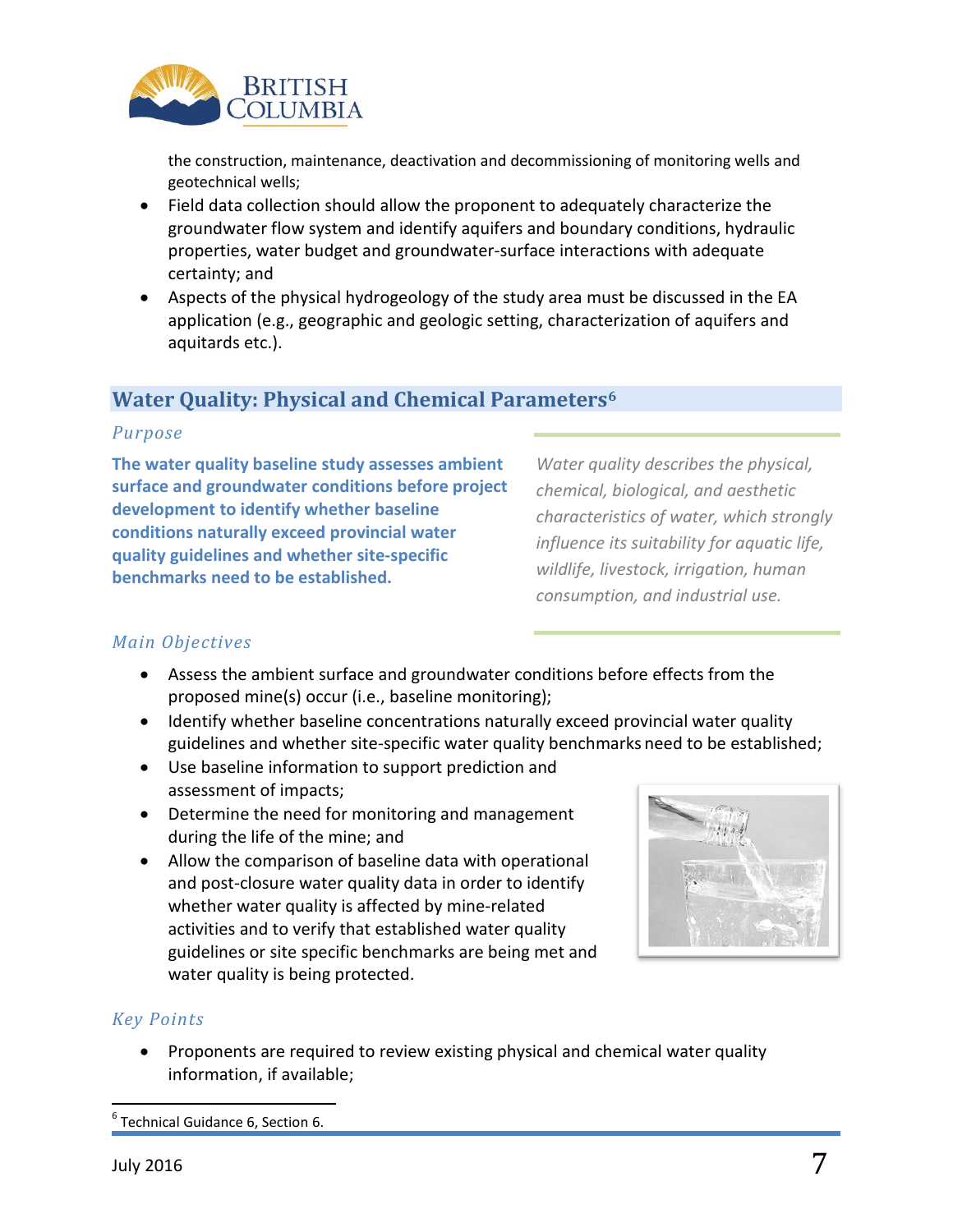

• The necessary conditions to support and protect the most sensitive water use (including

aquatic life) must be identified as early as possible for surface water and groundwater that could be affected by mine activities. Identification of these conditions can be achieved by comparing existing water quality and mineeffluent-affected water quality to water quality guidelines (WQGs). If WQGs are not suitable (e.g., when natural concentrations exceed water quality guidelines), sitespecific water benchmarks may be developed to define acceptable receiving water quality. Either WQGs or site

*Water quality guidelines (WQGs) provide water quality ranges for the protection of designated users.* 

specific benchmarks should be used to assess the predicted impacts from the proposed project;

- Water quality sampling locations should be discussed with regional ENV and FLNRO representatives. Site locations should include upstream and downstream sites, including lakes if applicable. Keep in mind that sampling locations should be coordinated with other baseline study site locations (e.g. hydrology, meteorology, climate, air quality etc.);
- A full suite of analyses is required to provide a complete picture of the natural constituents in the water; and
- Water quality data can become voluminous. An early decision on how to best structure, store and report water quality results is important.

*1 year of quarterly data is the minimum requirement for the groundwater quality baseline. For surface water, a minimum of monthly sampling with additional weekly sampling during periods of maximum hydrograph fluctuation (high flow and low flow) is required. BC WQGs for chronic exposure require an appropriate monitoring frequency to determine whether the guideline is met. BC maximum WQGs to prevent short-term lethality apply to each sample.*

# **Water Quality: Aquatic Sediments[7](#page-7-0)**

Sediments represent an important component of the aquatic environment near mine sites. Bottom sediments support aquatic life by providing habitat for attached algae, rooted plants, sediment microorganisms, and burrowing or sediment-feeding invertebrates. All of these provide a food base or habitat for local fish. Fine-grained sediments can bind contaminants (e.g., metals, nutrients, and organics) that may be discharged by mines.

<span id="page-7-0"></span> $7$  Technical Guidance 6, Section 7.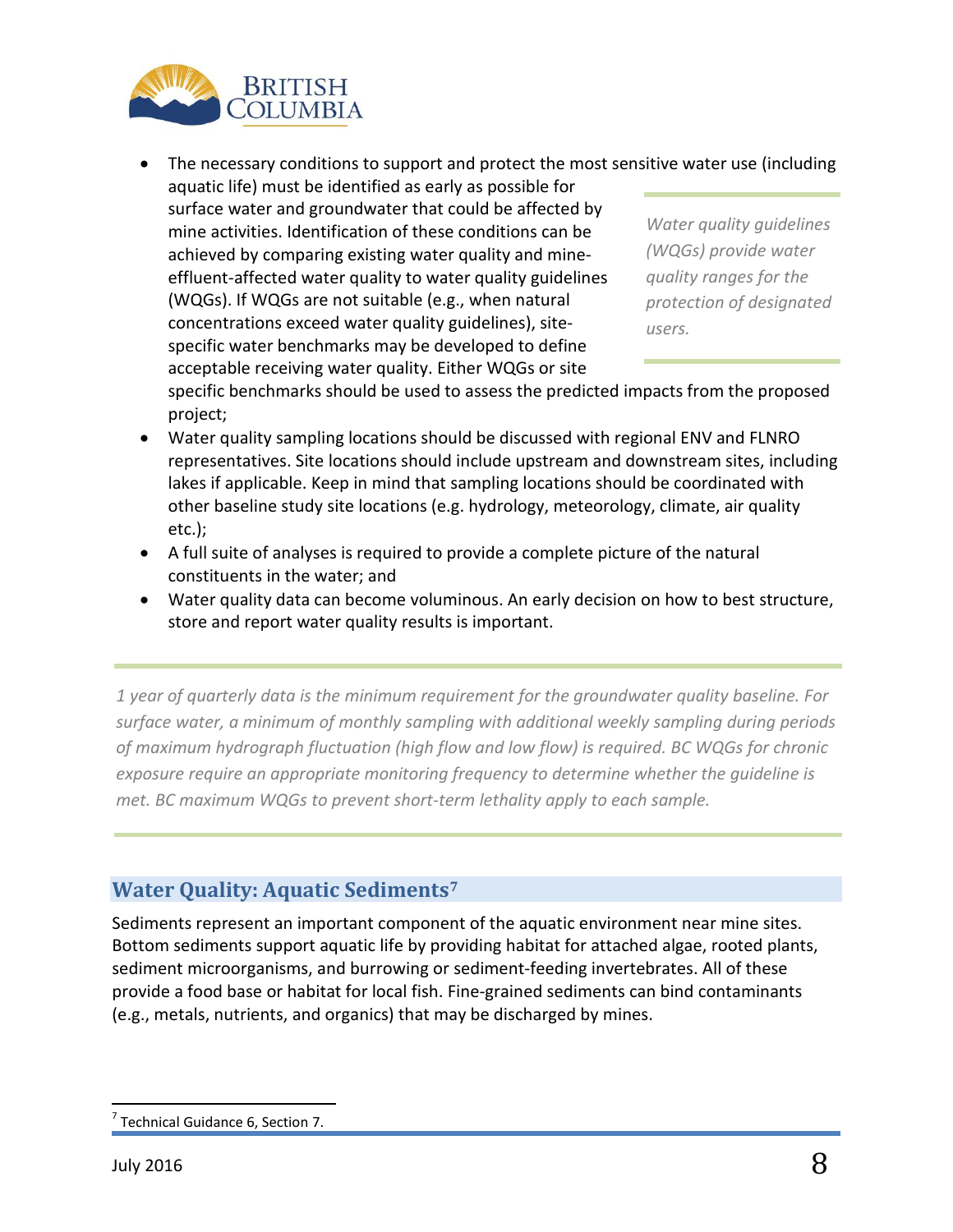

Sediment characterization can be advantageous to impact assessment, because fine sediments tend to integrate periodic or storm-based contamination events that may be missed by regularly scheduled water quality sampling. Also, particularly during mine construction and early operational phases, sediment loads themselves can be well above natural levels, and are of interest. Either degraded sediment chemistry or the addition of large quantities of fine sediment to the aquatic environment can adversely affect structure and/or function of the aquatic system. Guidelines for the protection of aquatic life have been established for many metal and organic parameters. Accordingly, sediment characterization is a necessary component of mine baseline, operational, and post-closure assessments.



#### *Purpose*

**The aquatic sediments baseline study identifies spatial and temporal trends in sediment chemistry at key locations in the vicinity of a mine site.**

#### *Key Points*

- Proponents are required to review existing aquatic sediments information, if available;
- Sampling sites should be located upstream from, adjacent to, and downstream from the proposed mine. Their locations should be coordinated with the sampling locations for water, tissues, benthic organisms, and fish habitat, as it provides the opportunity to examine relationships between these components of the aquatic community;
- Proponents are required to collect samples for grain size, metals, and organics analyses. **Samples must be analyzed for the <63 μm sediment fraction** and ENV representatives should be consulted to discuss whether the <177 μ fraction or larger should also be included;
- Finer sediment particles are of greater interest in terms of contaminant loads, because most mine-related chemical contaminants preferentially bind to silts and clays;
- The proponent is responsible for using updated and appropriate detection limits;
- An accredited laboratory must be used for sample analyses;
- The BC Strong Acid Leachable Metals (BC SALM) digestion method must be used for the analysis of all metals in sediments. Special requests must be made in advance for laboratories to analyze only the <63 μm fraction since the BC SALM method measures the <2 mm fraction by default; and
- An in-depth description of sampling methods is provided in Technical Guidance 6 (ENV 2012).

*Sediment sampling should be conducted at least once per year through the baseline and operational phases during late summer low flow periods.*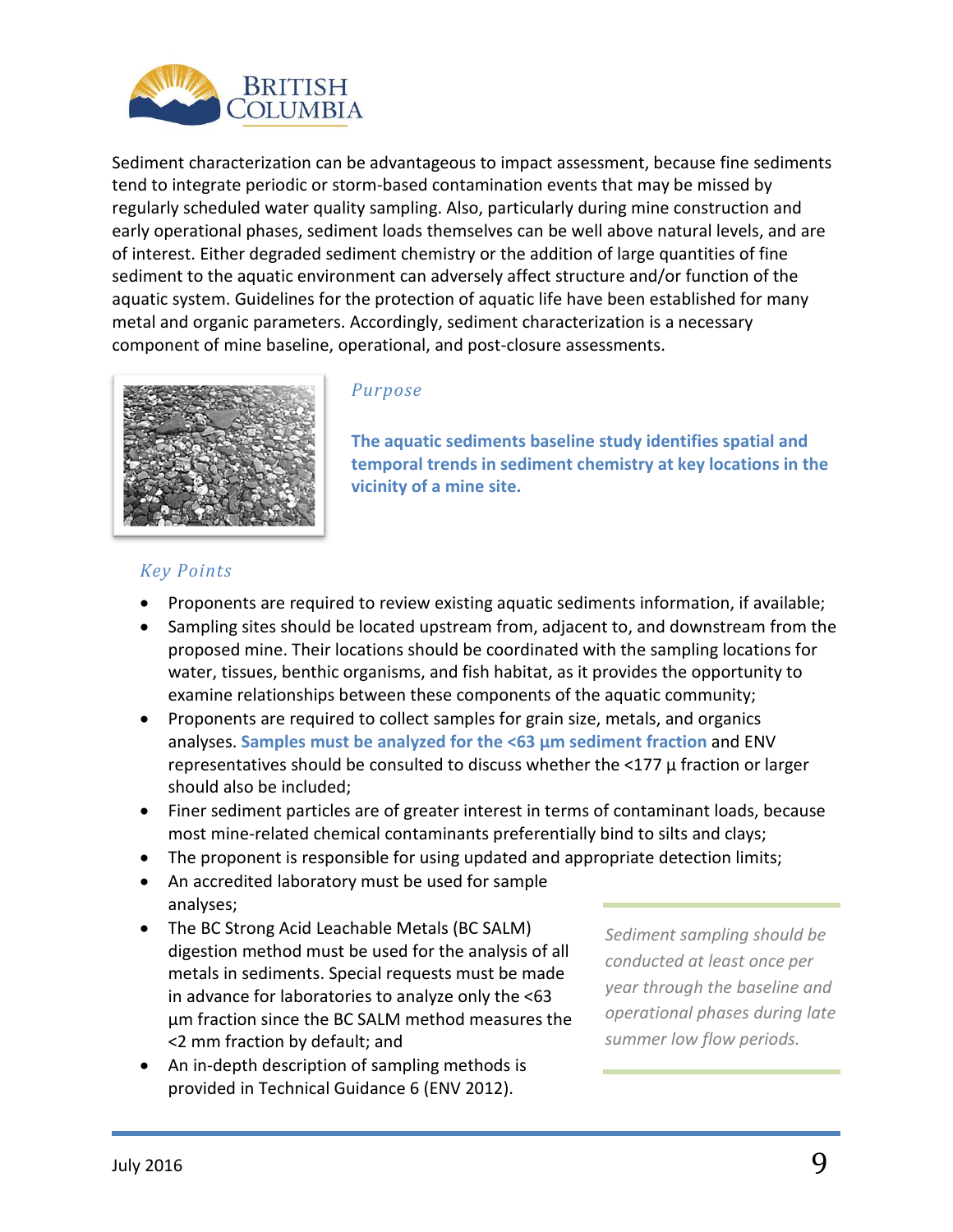

### **Water Quality: Tissue Residues[8](#page-9-0)**

Biological tissue samples are an important aspect of the mine-related baseline study and impact assessment. Similar to sediments, tissues can absorb metal or organic contaminants discharged by operational or post-closure mines. Contaminants may be taken up directly from the water column via facilitated diffusion (e.g., inorganic metals) or, in the case of organic selenium and methyl-mercury, may be taken up via dietary sources, stored in fat and proteins, and biomagnified up the food chain.

#### *Purpose*

#### **The tissue residues baseline study quantifies tissue contaminant levels and provides references for assessing future contaminant accumulation in aquatic organisms.**

#### *Key Points*

- The proponent must consider how to minimize the unnecessary destructive sampling of fish, amphibian, and aquatic bird species, particularly target species that may be threatened over time;
- The aquatic or semi-aquatic organisms from which tissue is usually collected for residue analysis include birds (eggs), attached algae (periphyton), aquatic macrophyte vegetation, benthic invertebrates (including bivalves), amphibians, mammals (hair or tissue), and fish. Avian (usually bird eggs) or mammalian tissue assessment may need to be included where mercury or selenium has been found to be an issue;
- Proponents are required to review existing tissue inventory data, if available, and to consult with ENV staff before monitoring begins and during the site selection process;
- Sample site selection may be largely determined by the availability of tissues but they should include select sites upstream, adjacent to, and downstream from mine influence. Stream and lake/wetland environments should also be included, if applicable;
- Sites selected for the collection of tissues should correspond with sediment sampling locations, particularly if contaminant uptake is via the food chain that originated in those sediments (i.e., for organic selenium or methyl mercury);
- It is necessary to obtain the appropriate fish and wildlife collection permits;
- The proponent is responsible for using updated and appropriate detection limits; and

*The minimum requirement for tissue residues is a 1-year baseline study (1/year sampling) prior to mine construction. In most cases, sample collection should occur during the summer/fall low flow period. The fish baseline may extend over 2 years if necessary.*

<span id="page-9-0"></span> <sup>8</sup> Technical Guidance 6, Section 8.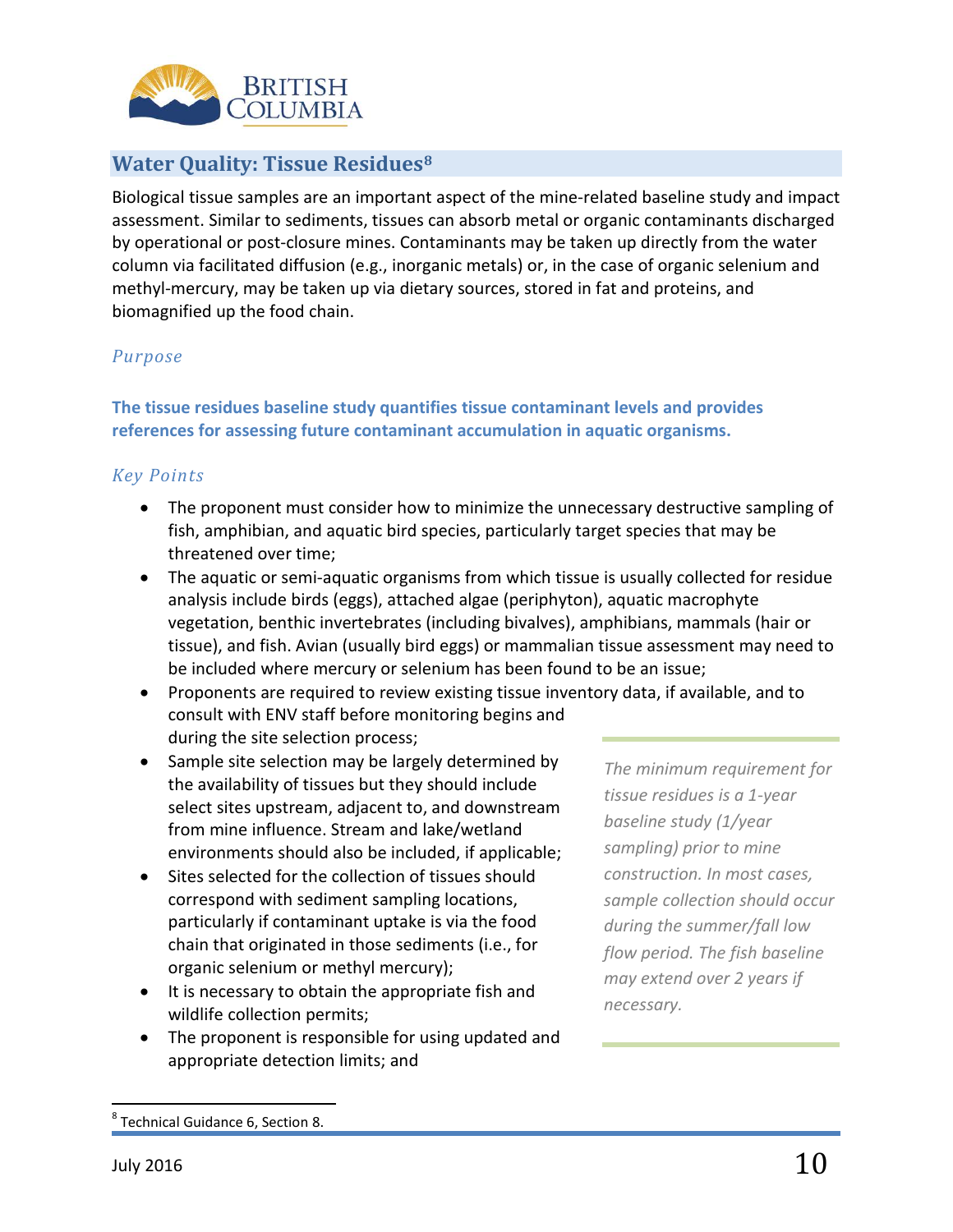

• An in-depth description of sampling methods is provided in Technical Guidance 6 (ENV 2012).

# **Water Quality: Aquatic Life[9](#page-10-0)**



#### *Purpose*

**The aquatic life baseline study provides information about the health of the aquatic ecosystem.**

#### *Main Objectives*

A primary objective of monitoring ecosystem health is to ensure the protection of aquatic and aquatic food-web dependent terrestrial organisms, some of which are important for human sustenance.

#### *Key Points*

- Developing a conceptual model of the ecosystem to be studied is a crucial first step in the design of the baseline study. A model provides a context from which to pose and refine the questions to be investigated in the study (Lindenmayer and Likens, 2009). Once clear questions are set, the proponent can design a monitoring program to gather the necessary data;
- Proponents are required to review existing aquatic life information, where available;
- Sampling sites should be selected with long-term monitoring in mind. Monitoring programs must include the rivers, streams, lakes, and wetlands that may be impacted by mine development;
- Proponents should determine the organisms to sample (typically benthic or planktonic invertebrates, periphytic or planktonic algae, and macrophytes) and consult with ENV staff to determine the most suitable design for analyzing benthic macro invertebrates;

*ENV requires a minimum of 1 complete survey for the baseline study but prefers data from ≥ 2 consecutive years. 2 years is the minimum time required to define inter-annual variability.*

• The ENV recommends that the reference condition approach (RCA) sampling design through the Canadian Aquatic Biomonitoring Network (CABIN) be used for benthic macroinvertebrate monitoring;

<span id="page-10-0"></span> $<sup>9</sup>$  Technical Guidance 6, Section 9.</sup>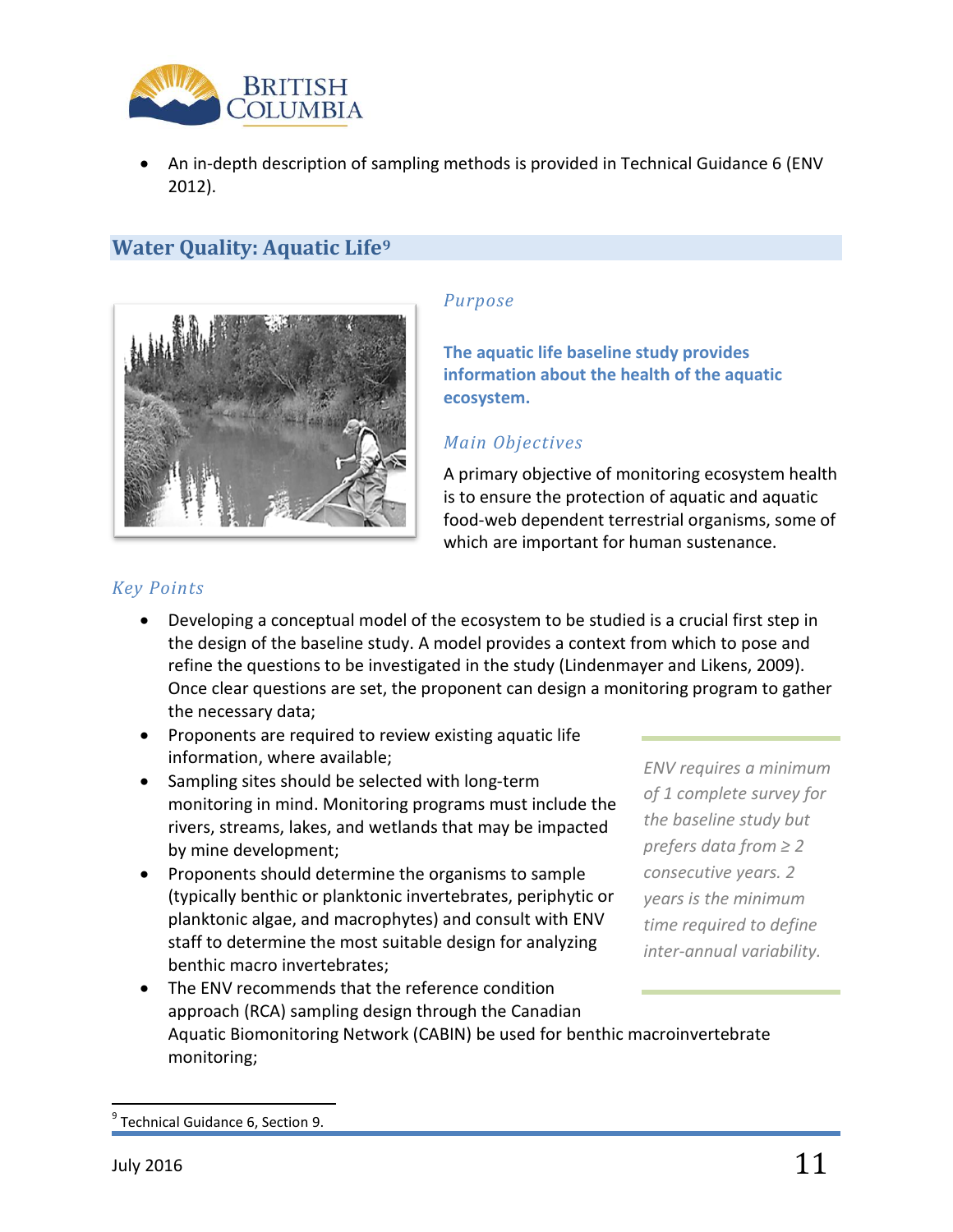

- Macroinvertebrates should be identified and enumerated by a certified taxonomistto the lowest practical taxonomic level (usually genus or species), or as agreed with regional ENV representatives; and
- GIS analyses are required to determine values for the predictor variables used in many regional RCA models. Because BC government GIS layers are not readily available to the public, the ENV must conduct these analyses.

### **Fish and Fish Habitat[10](#page-11-0)**

The fish and fish habitat baseline study provides information about fish population abundance and distribution by species and life stage as well as the habitats fish use on an annual basis in order for regulatory agencies to evaluate the impacts of mine development on fish and fish habitat.

#### *Purpose*

**The purpose is to fully understand the fish and fish habitat values to be impacted locally and to be able to place these impacts in the context of the wider landscape.**



#### *Main Objectives*

- Describe the abundance and distribution of fish habitats in the project area;
- Determine whether previous land and water uses have affected the habitats;
- Support the determination of the extent to which the proposed development will affect fish habitat;
- Determine to what extent the population is likely to be able to sustain itself through an understanding of population dynamics including sustaining recruitment needs to adult habitats (streams, lakes, reservoirs and rivers);
- Support the determination of whether First Nations harvest and angling is likely to be affected by the mining development;
- Allow for a robust assessment of how alterations to fish habitats and connectivity between habitats required seasonally and (or) by different life stages will affect fish population processes and productivity;
- Identify potential physical and biological bottlenecks to fish productivity and survival, and corroborate them with population data whenever possible; for example, populations limited by spawning habitat, intrinsic reproductive capacity, and factors affecting growth (e.g., water temperature or trophic regimes) have different characteristics than those that are not; and,

<span id="page-11-0"></span><sup>&</sup>lt;sup>10</sup> Technical Guidance 6, Section 10.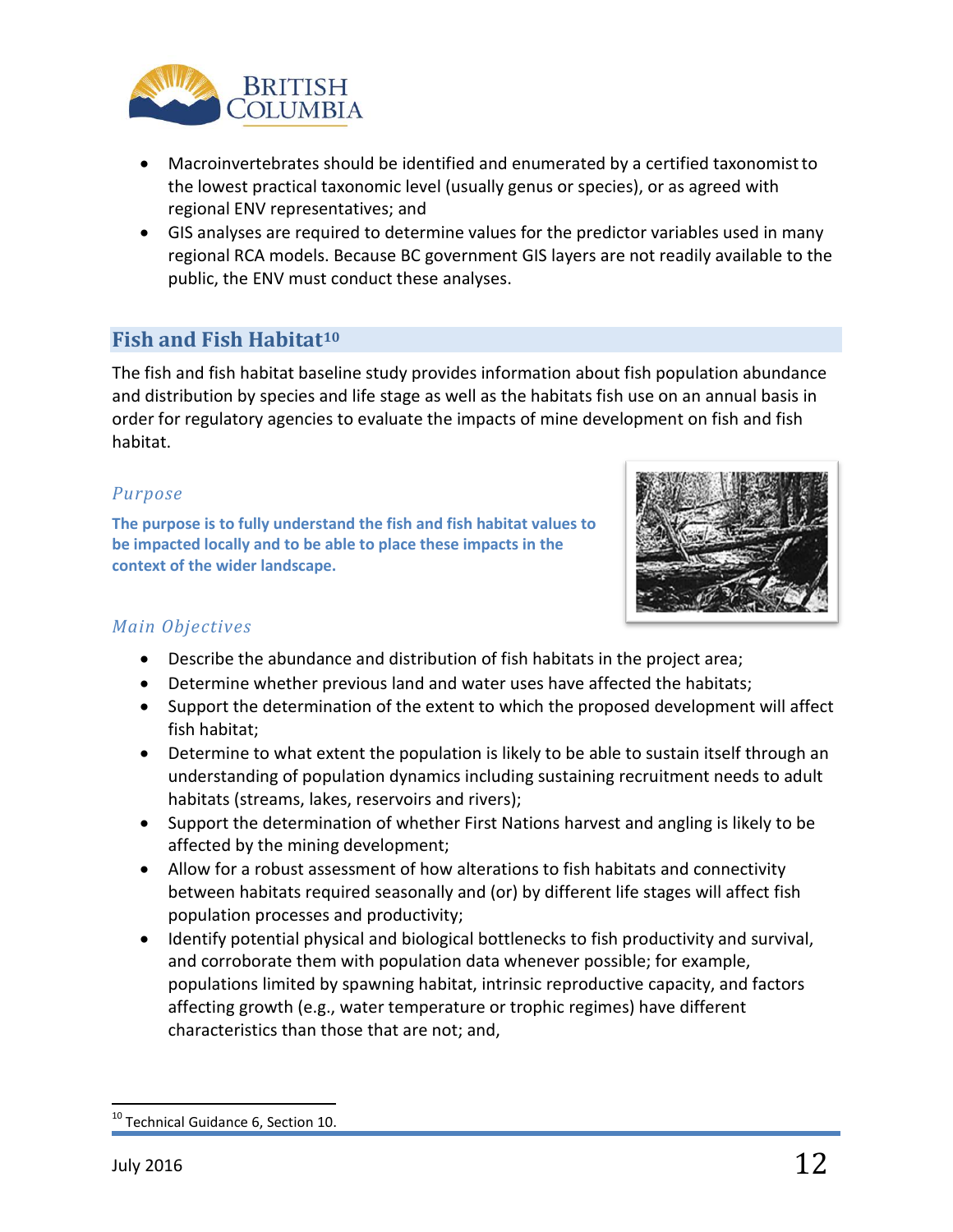

• Lay the foundation for monitoring programs that will measure project effects during mine construction, operation, and closure.



#### *Key Points*

- The baseline study requires proponents to conduct an extensive review of existing fish and fish habitat information;
- The degree and extent of sampling will depend on the nature of the project, the fish habitat in the area, and site-specific conditions that will influence the sensitivity of both populations and habitats to potential impacts. The baseline survey must include all waterbodies that may be affected by the mine components (e.g., the pit, waste dumps, access road, etc.) or waste discharges;
- A key objective of baseline fish data collection is the design and establishment of monitoring programs. Some form of fish monitoring will be required any time there is potential for a population-level impact;
- Proponents must obtain the appropriate fish and wildlife collection permits from provincial and federal agencies;
- The proponent is required to collect fish community data, including presence and absence, species and life stages, abundance, distribution, and life history timing. Fish habitat inventory data should also be collected and entered into the provincial database using the Field Data Information System (FDIS);
- A wide range of ecosystem components require that a minimum instream flow be maintained. If the applicant proposes to divert large quantities of water to and from streams, then an Instream Flow Study (IFS) must be conducted;
- Mining projects and associated works such as tailings or potentially acid generating (PAG) storage facilities may result in a harmful alteration, disruption or destruction
	- (HADD) of fish habitat. To consider the authorization of a HADD of fish habitat, the Department of Fisheries and Oceans Canada (DFO) will require that a detailed fish habitat compensation plan be prepared by the proponent and submitted for approval;

*The baseline study should be conducted for several years at reference and impact sites prior to project development. A minimum of 2 years of monitoring prior to construction is recommended.*

• Fish habitat values can change due to the dynamic processes associated with stream morphology. Proponents should conduct

overview habitat surveys in the event of high-flow events and if significant channel impacts are observed, the proponent may need to repeat detailed habitat surveys; and

• Proponents must also consider the cumulative effects of impacts to fish and fish habitat. This involves considering the potential interactions between existing resource uses and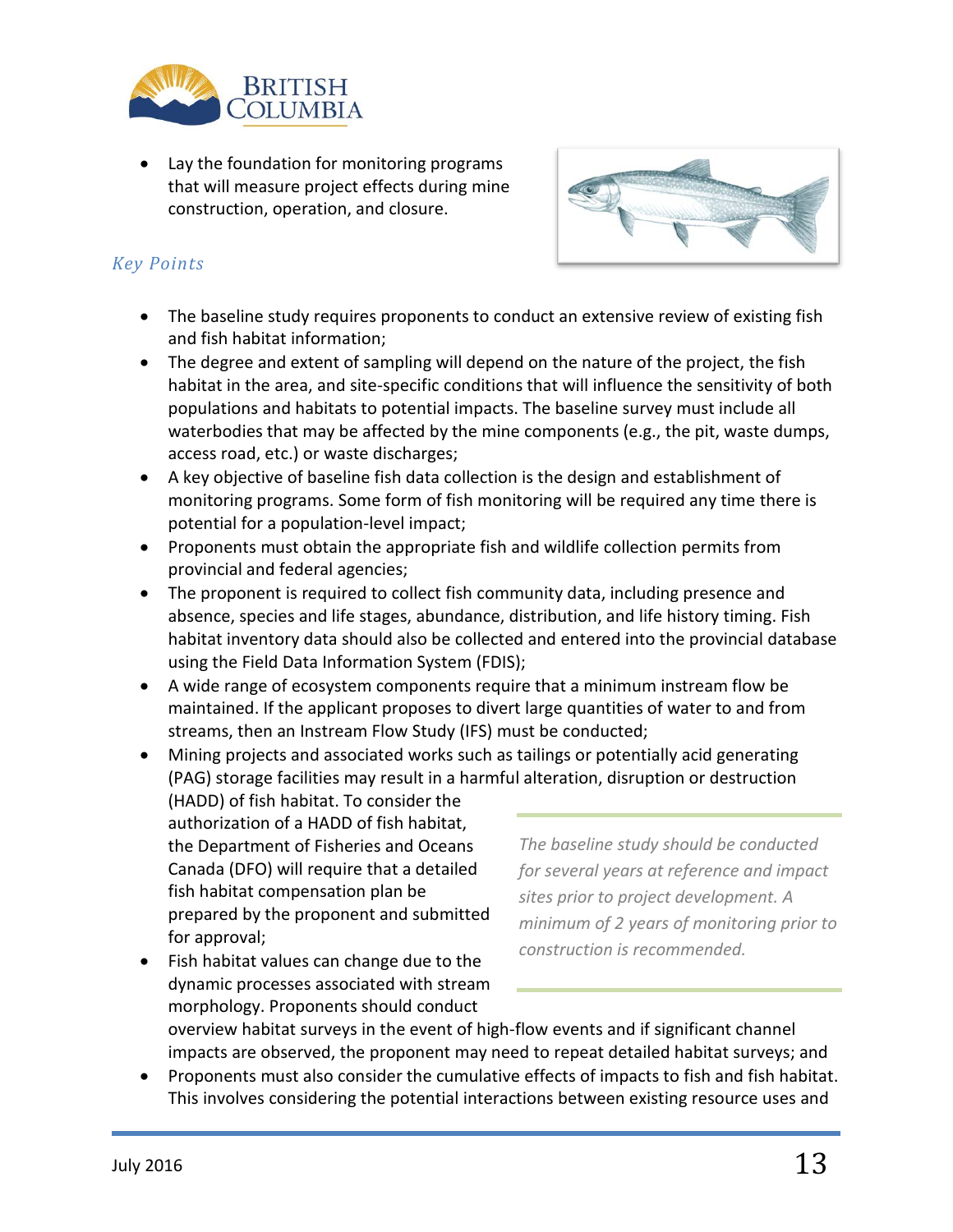

the proposed project, including existing and requested water licences and water licence applications (both upstream and downstream) and land uses that may significantly affect instream processes (e.g. forestry, mining, urbanization, etc.).

# **Environmental Impact Prediction[11](#page-13-0)**

In addition to outlining the data requirements for various environmental resources of concern, Technical Guidance 6 provides high level guidance on ENV's and FLNRO's expectations for environmental impact assessment/prediction for mine projects.

#### *Purpose*

**The purpose of an environmental impact assessment is to ensure that decision-makers consider environmental impacts before deciding whether to proceed with new projects. It is also used to select appropriate environmental mitigation measures.** 

*It is necessary to understand the concentration and movement of mining contaminants and their effect on the ecosystem in order to assess the impact of mining-related activities on the receiving environment.*

#### *Key Points*

- The environmental impact and risk assessment requires that proponents complete the following tasks:
	- o Characterize the resources at risk through baseline data collection;
	- o Describe the ecosystem and analyze its sensitivity;
	- o Identify potential hazardous conditions and predict impacts through scientific environmental models;
	- o Design an Environmental Effects Monitoring (EEM) program; and,
	- o Propose a safe-discharge plan that is protective of the air and the aquatic environment.
- The principal components to be assessed include effects on:
	- o Hydrology;
	- o Hydrogeology;
	- o Water quality;
	- o Sediment and invertebrates; and
	- o Aquatic biological data and tissue residues.
- The potential effects from all operations, such as dewatering, blasting, and contaminant sources associated with all phases of the project life cycle must be included; and
- In addition to site specific effects, the proponent should consider the contribution of project impacts to (regional) cumulative effects. Critical information gaps that still exist

<span id="page-13-0"></span><sup>&</sup>lt;sup>11</sup> Technical Guidance 6, Section 11.